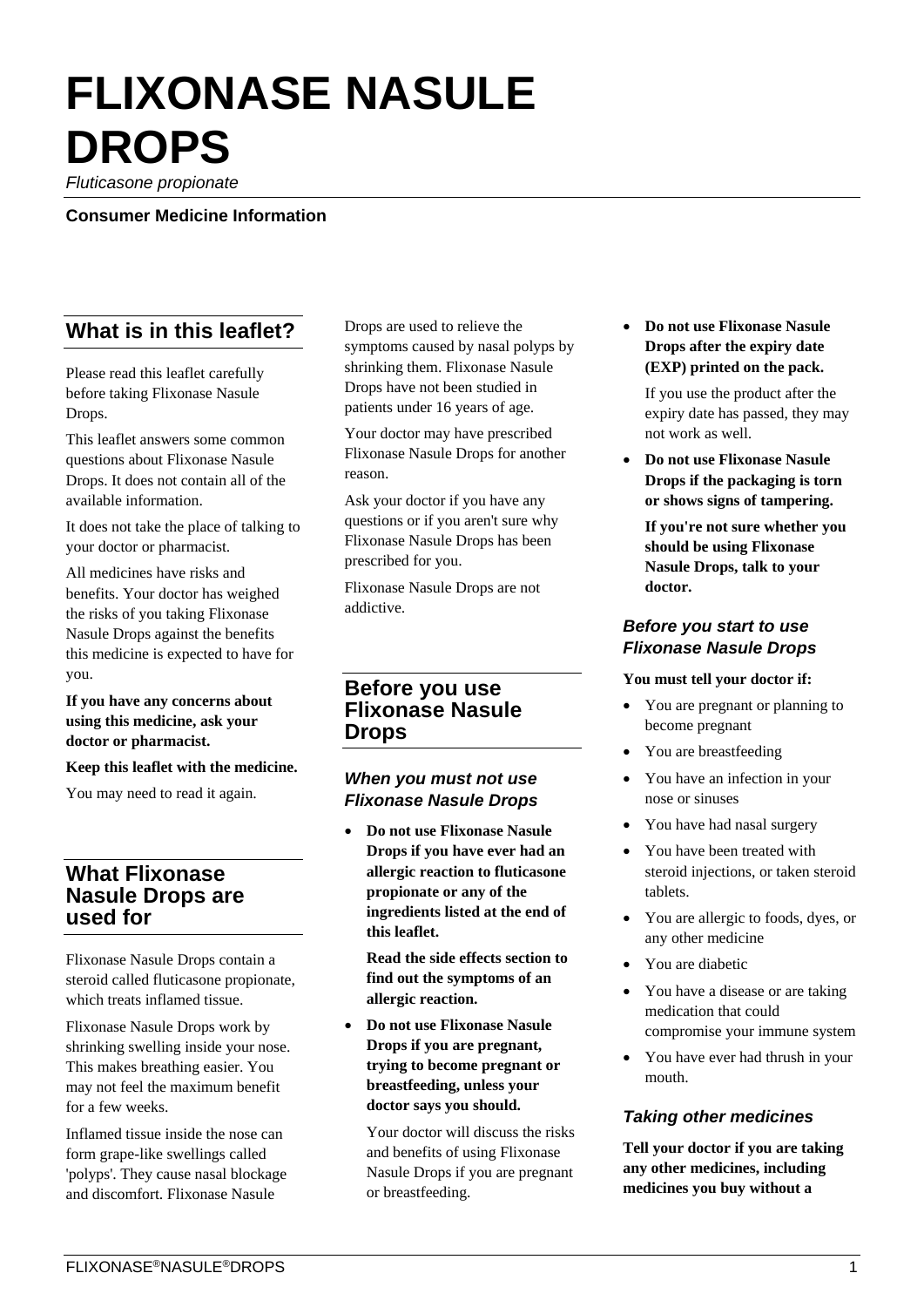#### **prescription from a pharmacy, supermarket or health food shop.**

Some medicines may affect the way others work. For example, medicines like ketoconazole, used to treat fungal infection, and ritonavir used to treat HIV infection, may affect how Flixonase Nasule Drops works. If you are taking these medicines, consult your doctor or pharmacist who will advise on what you should do.

## *Use in children*

Flixonase Nasule Drops are not recommended for use in patients under 16 years of age.

## **How to use Flixonase Nasule Drops**

## *How much to use*

Always use Flixonase Nasule drops exactly as your doctor has told you to. Don't exceed the recommended dose. Check with your doctor or pharmacist if you're not sure.

In patients over 16 years of age, the normal dose is one container (400 micrograms contained in 400 microlitres) once or twice every day, unless your doctor tells you otherwise.

The medicine should be divided equally between both affected nostrils.

Your doctor will advise you what to do if only one nostril is affected.

You may not feel the maximum benefit from your medicine straight away, but it is important that you continue to use the drops regularly.

Your doctor will assess your polyps regularly to decide on the best treatment.

## *How to use the product*

Note: It may be easier if someone else puts the drops in for you.

- 1. Gently blow each nostril, in turn, to clear.
- 2. Open the foil pack by tearing off one side.
- 3. Detach one container and return the remaining containers, in the foil, to the carton.
- 4. It is important to ensure that the contents of your Nasule are well mixed before use.
- 5. While holding the container horizontally by the larger tab, flick the other end a few times and shake. Repeat this process several times until the entire contents of the container are completely mixed.
- 6. Hold the lower tab of the container securely. Twist and remove the top, and discard the drops.
- 7. To ensure the medicine treats the affected area, ideally you should position yourself as follows (see also the diagrams inside the pack):

(a) Move into one of the following positions: kneeling, sitting, or standing. Bend forward until your head is at knee level OR

(b) Lie on your back on a bed with your head supported but tilted backwards over the edge.

Gently insert the opened nozzle of the container into one nostril. Squeeze the container to deliver 6 drops. This is approximately half the dose.

NOTE: It is not always easy to count the drops. Make sure you hold the container by the dimpled sides. When the container is held just inside the nostril, squeeze until the dimpled sides meet. This delivers about half the dose.

- 8. Transfer the container to the other nostril and squeeze it to deliver the remaining drops.
- 9. Keep your head in this position for at least 1 minute. If you are lying down, rest your head to one

side. After about half a minute rest your head to the other side, for a similar time.

## *How long to use the product*

Flixonase Nasule Drops help control nasal polyps, but are not a cure. Continue to use Flixonase Nasule Drops regularly for as long as your doctor tells you to.

## *If you forget to use the product*

**If it is almost time for your next dose, skip the dose you missed and use your next dose when you are meant to. Otherwise, use the product as soon as you remember, then go back to using the product as you would normally.**

**Do not use a double dose to make up for the dose that you missed.**

#### *If you use too much (overdose)*

**Immediately telephone your doctor or Poisons Information Centre (telephone 131126) for advice, if you think you or anyone else may have used too much Flixonase Nasule Drops, even if there are no signs of discomfort or poisoning. You may need urgent medical attention.**

**Keep telephone numbers for these places handy.**

**If you are not sure what to do, contact your doctor or pharmacist.**

## **While you are using Flixonase Nasule Drops**

## *Things you must do*

**Tell your doctor or pharmacist that you are using Flixonase Nasule Drops if you are about to be started on any new medicines.**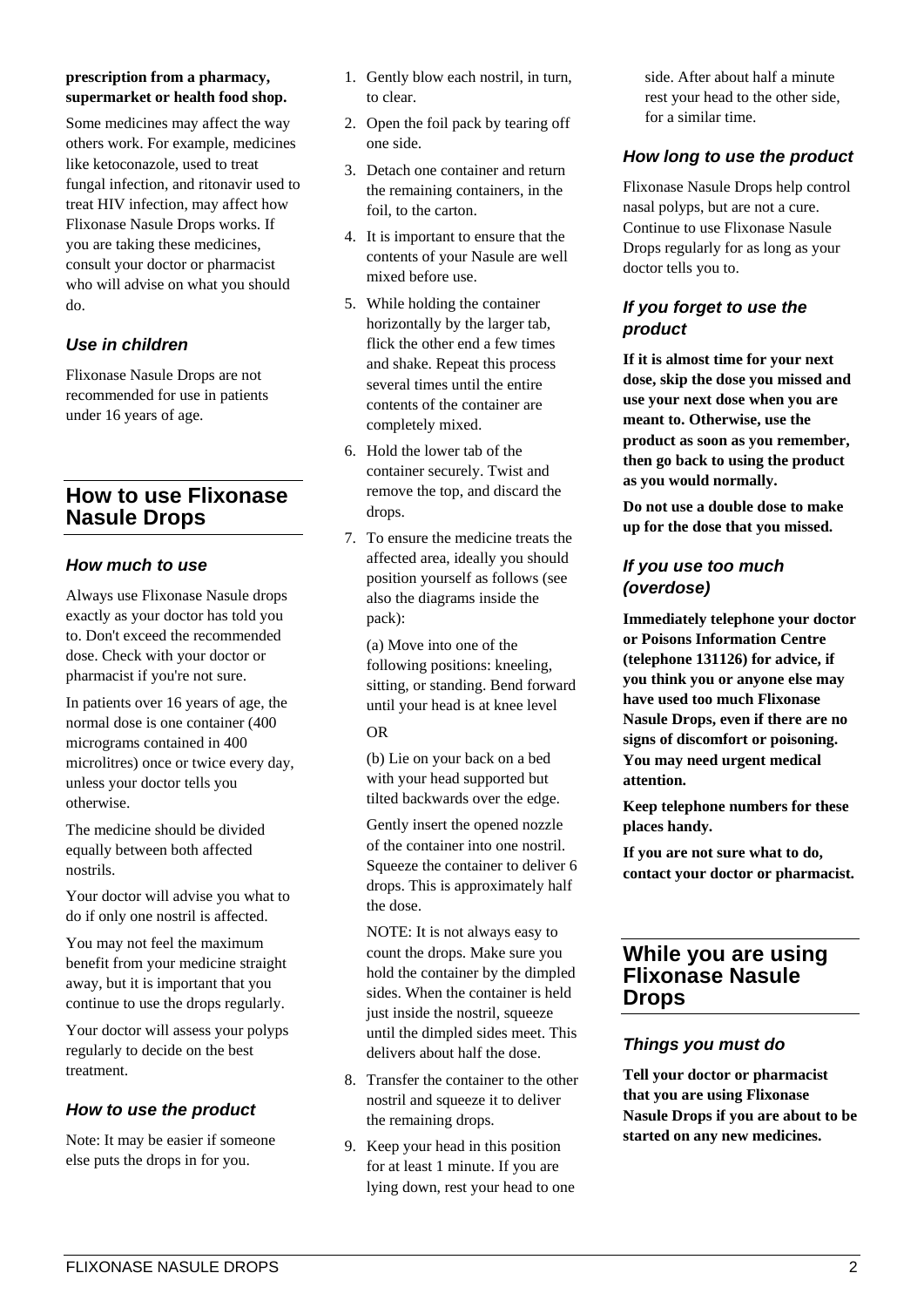**Tell your doctor if you become pregnant or are trying to become pregnant.**

**Tell your doctor if, for any reason, you have not used your medicine exactly as prescribed.** 

**Tell your doctor if you experience a change in your vision.** 

Otherwise, your doctor may think that it was not effective and change your treatment unnecessarily.

Use Flixonase Nasule Drops only in your nose.

#### *Things you must not do*

**Do not stop using Flixonase Nasule Drops, or change the dose without first checking with your doctor.**

**Do not give this medicine to anyone else, even if their symptoms seem similar to yours.**

**Do not use Flixonase Nasule Drops to treat any other complaints unless your doctor says to.**

**Avoid getting the drops in your eyes. Rinse the eyes with water if you do.**

## **Side-Effects**

**Check with your doctor as soon as possible if you have any problems while using Flixonase Nasule Drops, even if you do not think the problems are connected with the medicine or are not listed in this leaflet.**

Like other medicines, Flixonase Nasule Drops can cause some sideeffects. If they occur, they are most likely to be minor and temporary. However, some may be serious and need medical attention.

The most commonly reported sideeffects are:

- sneezing
- irritation or dryness in the nose or throat
- bad taste or smell
- nose bleed
- difficulty in breathing
- allergic reactions

Very rare side effects include:

- breakdown of tissue inside the nose (nasal septal perforation)
- sores in the nose
- cloudy lens in the eye (cataract), increased pressure of the eye that causes problems with vision (glaucoma). These eye problems occurred in people who used Flixonase Nasule Drops for a long time.

#### **If any of these side effects persist, or are troublesome, see your doctor.**

**Ask your doctor or pharmacist to answer any questions you may have.**

**If you think you are having an allergic reaction to Flixonase Nasule Drops, TELL YOUR DOCTOR IMMEDIATELY or go to the emergency department at your nearest hospital. Symptoms usually include some or all of the following:**

- **wheezing**
- **swelling of the lips/mouth**
- **difficulty in breathing**
- **hay fever**
- **lumpy rash ("hives")**
- **fainting**

This is not a complete list of all possible side-effects. Others may occur in some people and there may be some side-effects not yet known.

**Tell your doctor if you notice anything else that is making you feel unwell, even if it is not on this list.**

**Ask your doctor or pharmacist if you don't understand anything in this list.**

**Do not be alarmed by this list of possible side-effects. You may not experience any of them.**

## **After using Flixonase Nasule Drops**

#### *Storage*

#### **Keep this medicine where young children cannot reach it.**

A locked cupboard at least one-and-a half metres above the ground is a good place to store medicines.

Condensation may form on the inside of the foil pack during storage, but it is not a cause for concern.

**Store your Flixonase Nasule Drops upright, at below 30°C.**

**Protect the drops from direct sunlight.**

**Do not freeze the drops.**

**Do not store the drops, or any other medicine, in a bathroom or near a sink.**

**Do not leave the drops in the car or on window sills.**

Heat and dampness can destroy some medicines.

**Keep your product in its pack until it is time to use the drops.**

If you take the product out of its packaging it may not keep well.

## *Disposal*

**If your doctor tells you to stop using Flixonase Nasule Drops, or the product has passed its expiry date, ask your pharmacist what to do with any product left over.**

## **Product description**

## *What Flixonase Nasule Drops look like.*

Flixonase Nasule Drops come in individual polyethylene 'bubbles', in strips of 7 units. Each 'bubble' holds a single dose of 400 micrograms of fluticasone propionate, in a volume of 400 microlitres. The complete strip of 7 is wrapped in foil. Packs